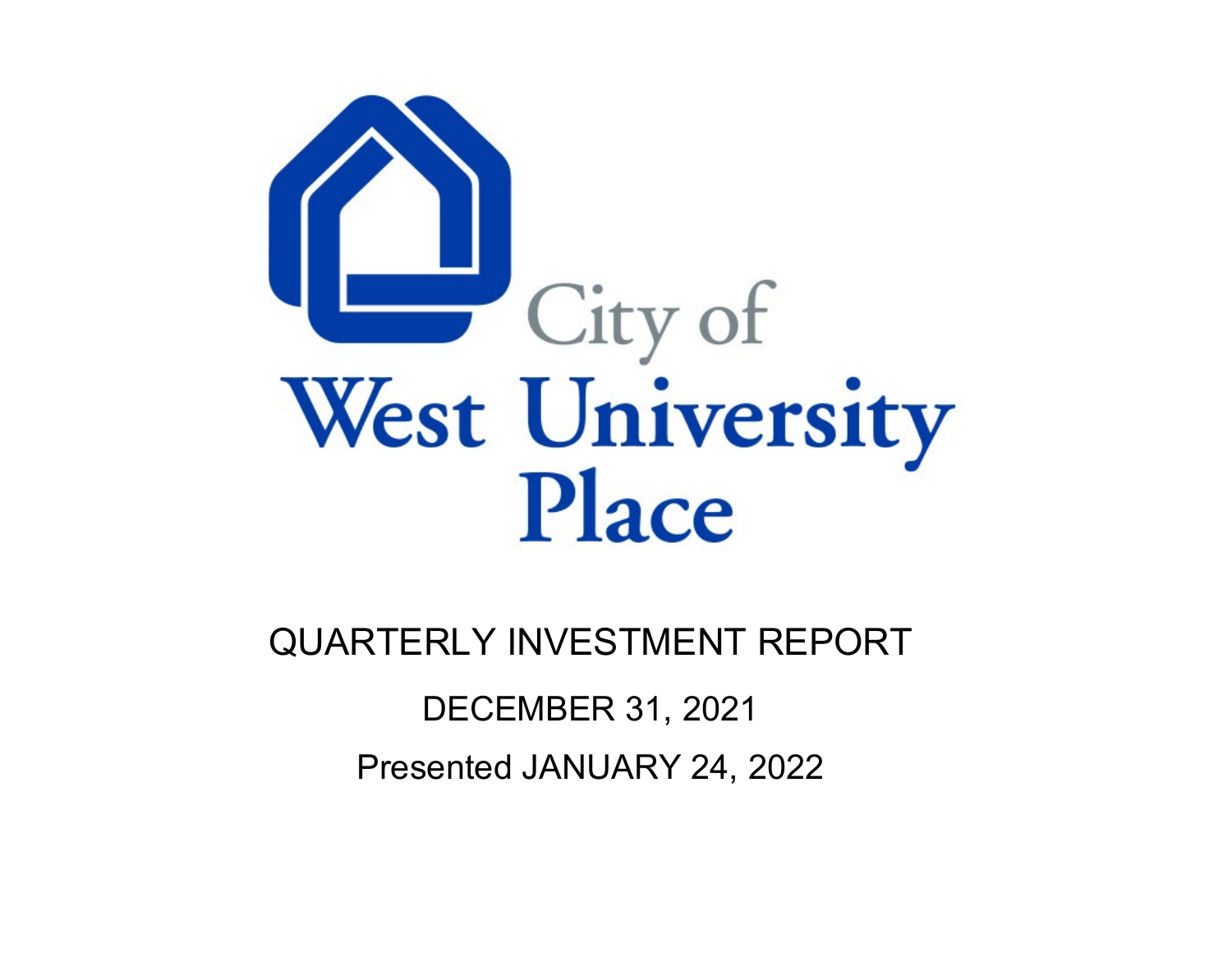# **ECONOMIC SUMMARY - December 2021**

- The Federal Reserve convened twice during the fourth quarter. The overnight funds target rate remains unchanged at 0.25%. The last decrease from 1.25% to 0.25% was during the first quarter of 2020. The current rate is a direct result of the COVID-19 pandemic affecting the United States and the world. The path of the economy continues to depend on the course of the virus. The latest guidance from the Federal Reserve is that the rate will stay at the current level until labor market conditions have reached levels consistent with the committee's analysis of maximum employment and inflation has exceeded 2% . The Committee expects it will be appropriate to maintain this target range until labor market conditions have reached levels consistent with the Committee's assessments of maximum employment.

- Metro Houston gained 135,600 jobs from October 2020 to October 2021 statistics noted that in regards to the 12 largest metropolitan areas in the country, Houston ranked 6th with the highest percentage of job growth. The unemployment rate for the Houston MSA for November 2021 was 5.1% compared to 5.2% for the State and 4.2% nationwide.

- Consumer Price Index for the Houston MSA core based statistical area increased by 0.8% for in November 2021 and increased 6.8% over last year, for all items. Excluding energy (motor fuels and electricity) and food, CPI increased by 4.9% over last year.

## **PORTFOLIO TRANSACTIONS - For the Quarter Ended December 2021**

- Total Book Value of the City's portfolio increased by \$4,891,553.67 from \$44.7 million to \$49.6 million for the quarter, which was primarily due to receipts of property, sales, and franchise taxes as well as charges for services exceeding operating expenditures. This is expected for this time of year, since the majority of the City's revenue is derived from property tax receipts, which are primairily received during the first and fourth quarters of each year.

- Investments in TexPool increased by \$15,109,533.35 for the quarter, from \$11.1 million to \$26.2 million as the City transferred matured agency securities and property taxes. Investments in TexasClass increased by \$1,177.42 in interest. Cash in JP Morgan Chase Bank decreased by \$180 thousand for the quarter, from \$5.94 millionto \$5.76 million . Investments in securities decreased by \$10,039,035 from \$10 million to \$0 due to matured agency securities. The City's average yield to maturity decreased from 0.04% in September to 0.03% in December, which is a result of investments with higher interest rates maturing in the quarter.

- The full listing of transactions for the quarter can be found in the report.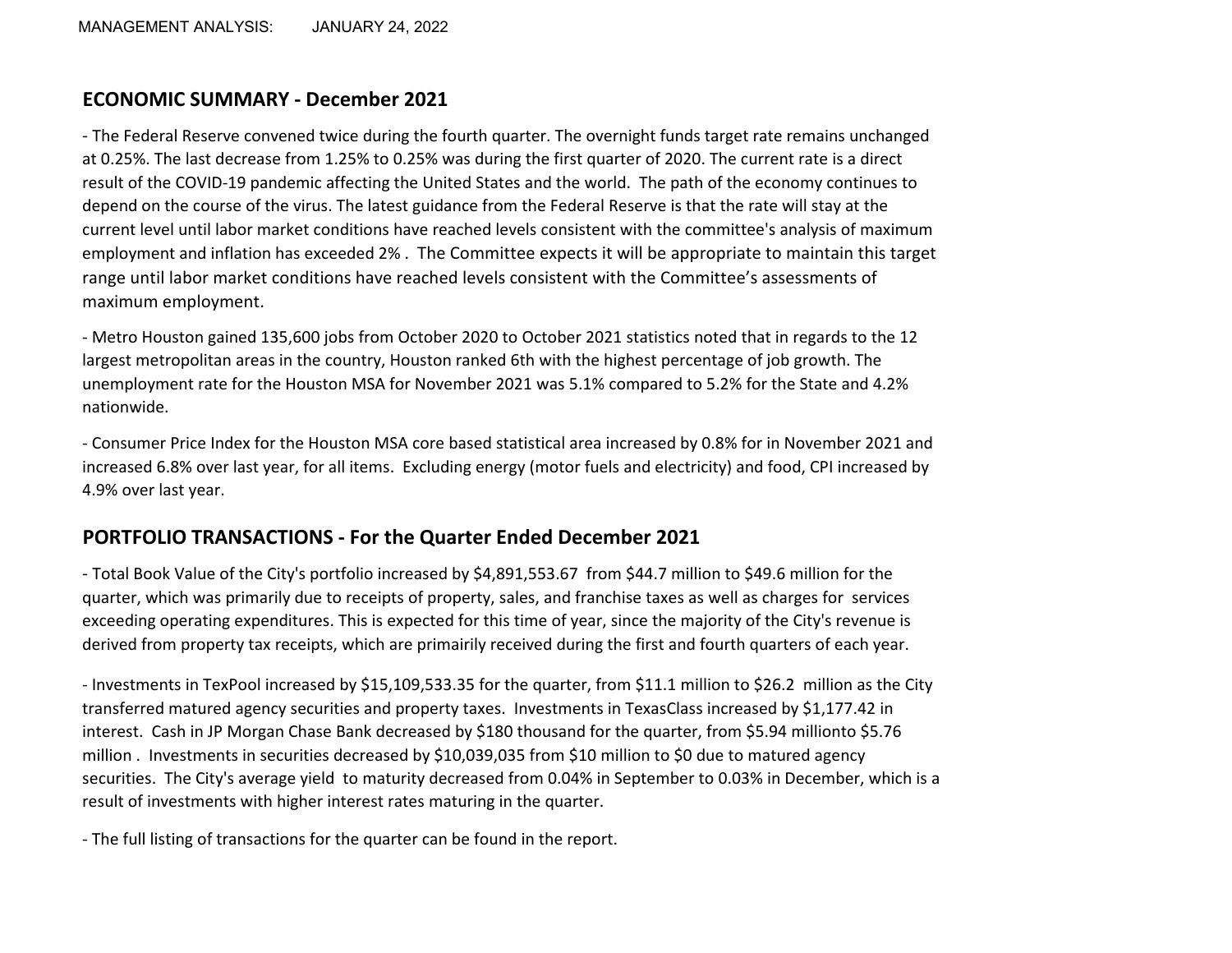## **CITY OF WEST UNIVERSITY PLACE**

Monthly Investment Report Period Ending: December 31, 2021



**December 31, 2021** 

**September 30, 2021** 

|                                                                    |                                  |                                          | <b>SCAFELINGL SALESPIEL</b>        | DECENINEL 3T' CATT    |
|--------------------------------------------------------------------|----------------------------------|------------------------------------------|------------------------------------|-----------------------|
|                                                                    |                                  |                                          | <b>Beginning Balance</b>           | <b>Ending Balance</b> |
| <b>SECURITY SECTOR</b>                                             | <b>CASH AND INVESTMENT POOLS</b> |                                          |                                    |                       |
| 11.60%                                                             | JPMorgan Chase Bank *            | Market Value \$                          | 5,936,897.25                       | \$<br>5,756,775.33    |
|                                                                    | <b>TexPool</b>                   | <b>Market Value</b><br>Ŝ.                | 11,101,616.37                      | \$<br>26,211,149.72   |
| $0.00\%$                                                           | <b>Texas CLASS</b>               | Market Value<br>- \$                     | 17,637,167.75                      | \$<br>17,638,345.17   |
| 35.56%                                                             | <b>AGENCY SECURITIES</b>         |                                          |                                    |                       |
|                                                                    |                                  | Book Value \$                            | 10,039,035.18                      | \$                    |
| 52.84%                                                             |                                  | <b>Market Value</b><br>Ŝ.                | 10,048,000.00                      | \$                    |
|                                                                    |                                  | Par Value \$                             | 10,000,000.00                      | \$                    |
|                                                                    | <b>TOTAL PORTFOLIO</b>           |                                          |                                    |                       |
|                                                                    |                                  | Book Value \$                            | 44,714,716.55                      | \$<br>49,606,270.22   |
| · JPMorgan<br>- TexasClass<br><b>- TexPool</b><br><b>US Agency</b> |                                  | <b>Market Value</b><br>Ŝ.                | 44,723,681.37                      | \$<br>49,606,270.22   |
|                                                                    |                                  | Par Value \$                             | 44,675,681.37                      | \$<br>49,606,270.22   |
|                                                                    |                                  | Weighted Average Call/Maturity (in days) |                                    | 1                     |
|                                                                    |                                  | Weighted Average Maturity (in days)      |                                    |                       |
|                                                                    |                                  |                                          | Weighted Average Yield to Maturity | 0.0300%               |
|                                                                    |                                  |                                          | Earnings / Current Year to Date    | \$<br>29,513.60       |
|                                                                    |                                  |                                          | <b>Accrued Interest</b>            | \$<br>1,376.86        |
|                                                                    | <b>COMPARATIVE YIELDS</b>        |                                          |                                    |                       |
|                                                                    |                                  |                                          | Treasury Bill / 3 Month            | 0.06%                 |
|                                                                    |                                  |                                          | Treasury Bill / 6 Month            | 0.15%                 |
|                                                                    |                                  |                                          | Treasury Note / 1 Year             | 0.30%                 |
|                                                                    |                                  |                                          |                                    |                       |

### **\* Bank Statement Balance**

**This report is presented in accordance with the Texas Government Code Title 10 / Section 2256.023. The below signed hereby certify that, to the best of their knowledge on the date this report was**  generated, the City of West University Place is in compliance with the provisions of Government Code 2256 and with the stated policies and strategies of the City of West University Place.<br>Plant **All**er

 $f(x_0)$ <br>Neelie Walker<br>Neelie Walker (2000)<br>Darla Steubing **Darla Steubing** 

**Finance Manager** 

**Fiscal Services Officer**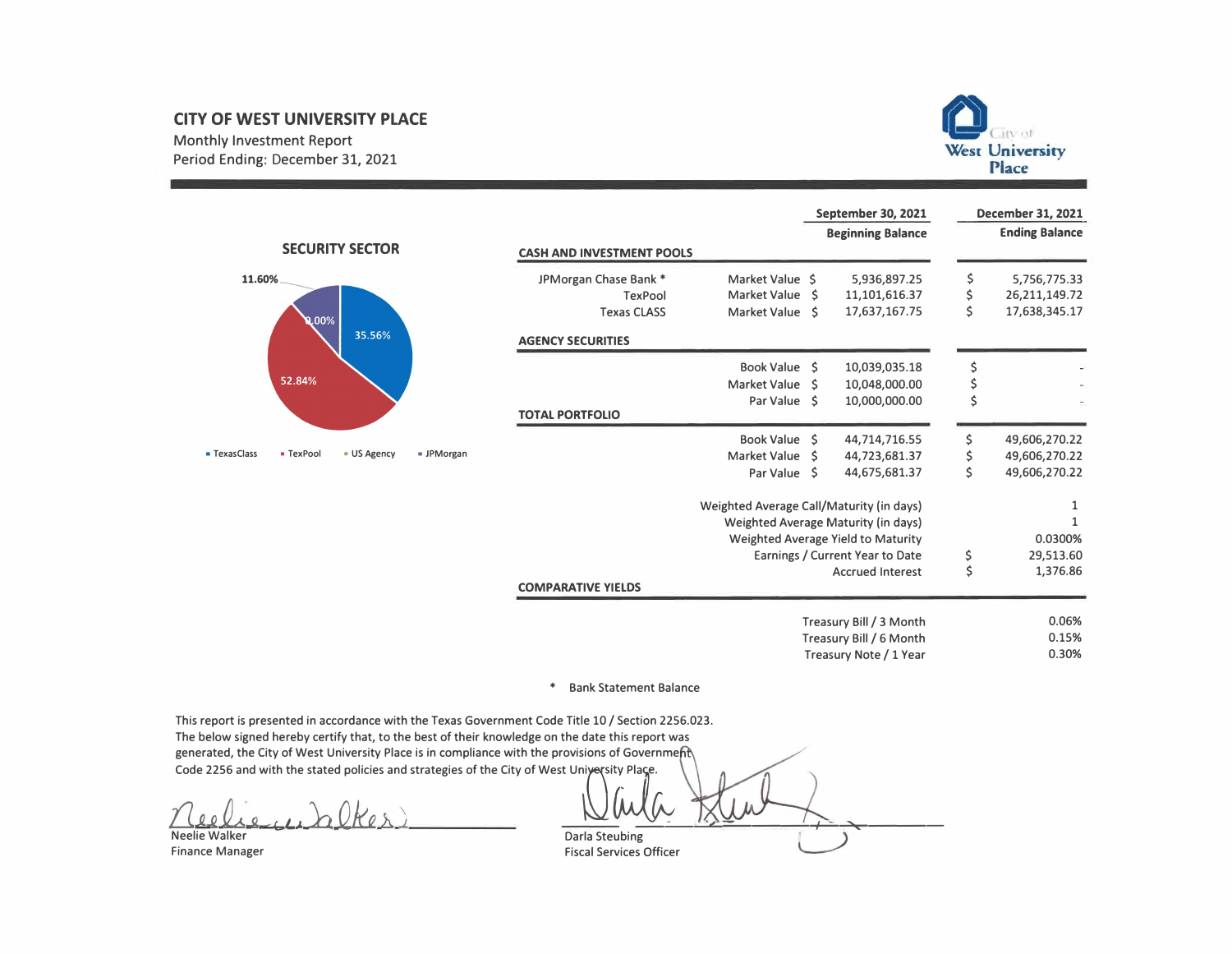### **City of West University Place Quarterly Investment Report - Portfolio Holdings As of 12/31/2021**

| <b>Description</b>                                   | <b>CUSIP/Ticker</b> | <b>Settlement</b> | YTM $\omega$ | Face Amount/  | <b>Cost Value</b> | <b>Book Value</b> | <b>Market Value</b> | <b>Maturity</b> | Days To         | <b>Accrued</b>  |
|------------------------------------------------------|---------------------|-------------------|--------------|---------------|-------------------|-------------------|---------------------|-----------------|-----------------|-----------------|
|                                                      |                     | <b>Date</b>       | Cost         | <b>Shares</b> |                   |                   |                     | <b>Date</b>     | <b>Maturity</b> | <b>Interest</b> |
| Cash                                                 |                     |                   |              |               |                   |                   |                     |                 |                 |                 |
| JPMorgan Chase Cash                                  | <b>CASH8159</b>     | 12/31/2015        | 0.000        | 5,756,775.33  | 5,756,775.33      | 5,756,775.33      | 5,756,775.33        | N/A             |                 |                 |
| Sub Total / Average Cash                             |                     |                   | 0.000        | 5,756,775.33  | 5,756,775.33      | 5,756,775.33      | 5,756,775.33        |                 |                 | 0.00            |
|                                                      |                     |                   |              |               |                   |                   |                     |                 |                 |                 |
| <b>Local Government Investment Pool</b>              |                     |                   |              |               |                   |                   |                     |                 |                 |                 |
| <b>LGIP LGIP</b>                                     | <b>TEXASCLASS</b>   | 10/26/2020        | 0.026        | 17.638.345.17 | 17.638.345.17     | 17.638.345.17     | 17.638.345.17       | N/A             |                 |                 |
| <b>LGIP LGIP</b>                                     | <b>TEXPOOL</b>      | 9/30/2008         | 0.040        | 26,211,149.72 | 26,211,149.72     | 26,211,149.72     | 26,211,149.72       | N/A             |                 |                 |
| Sub Total / Average Local Government Investment Pool |                     |                   | 0.000        | 43.849.494.89 | 43.849.494.89     | 43.849.494.89     | 43.849.494.89       |                 |                 | 0.00            |
|                                                      |                     |                   |              |               |                   |                   |                     |                 |                 |                 |
| Total / Average                                      |                     |                   | 0.030        | 49.606.270.22 | 49.606.270.22     | 49,606,270.22     | 49.606.270.22       |                 |                 | 0.00            |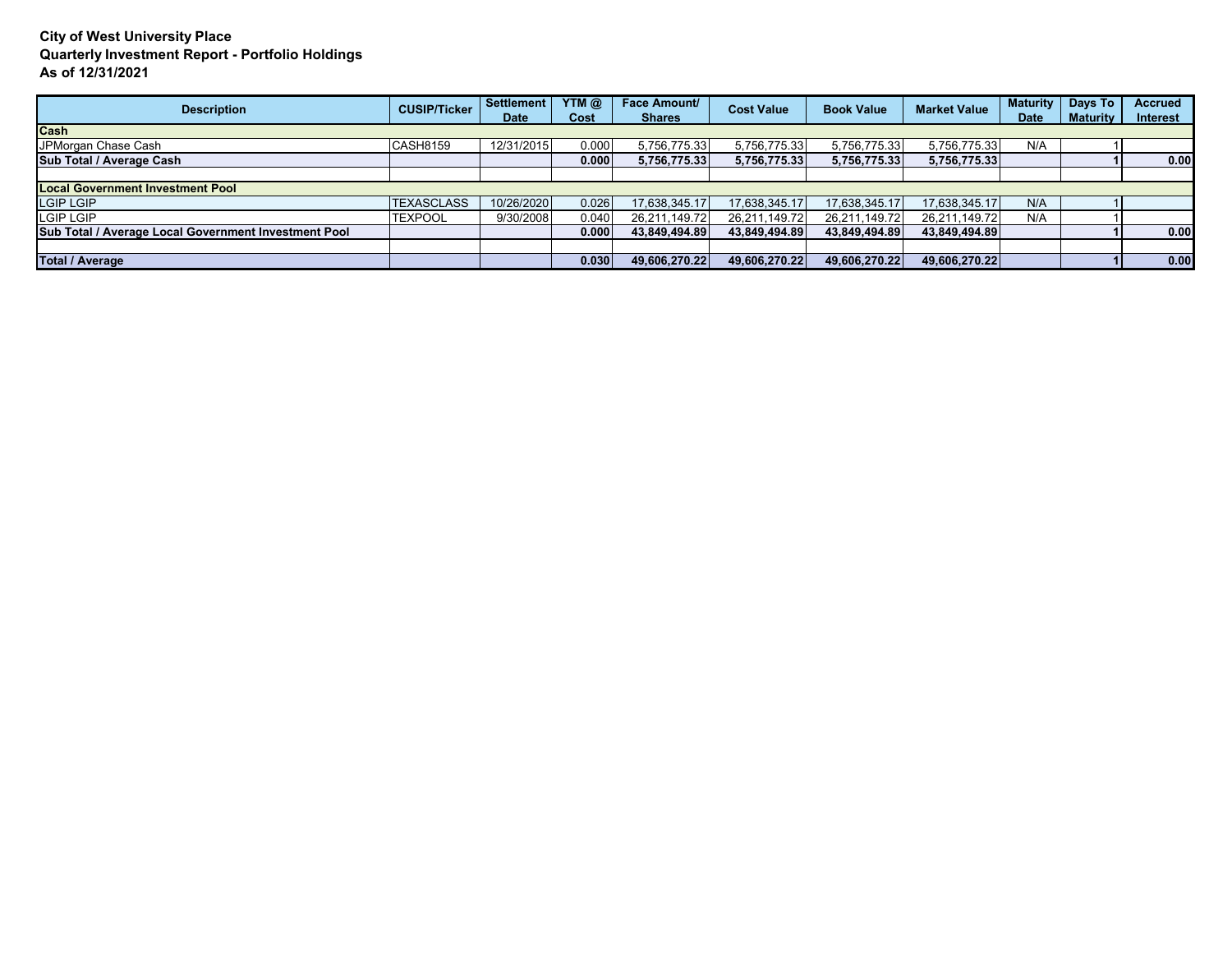#### **City of West University Place Quarterly Investment Report - Summary Page Begin Date: 9/30/2021, End Date: 12/31/2021**

| <b>Description</b>                                 | <b>CUSIP/Ticker</b> | <b>Settlement</b><br>Date | <b>Maturity</b><br>Date | <b>Beginning MV</b> | <b>Ending MV</b> | <b>Beginning BV</b> | <b>Ending BV</b>            | <b>Beginning</b><br>Face<br><b>Amount/Shares</b> | <b>Ending Face</b><br>Amount/Shares   To Call/Maturity | <b>Ending Days</b> | <b>Ending Days</b><br><b>To Maturity</b> | Ending<br>YTM@<br>Cost | Interest<br><b>Earned During</b><br>Period-BV | <b>Ending</b><br><b>Market</b><br><b>Accrued</b><br>Interest |
|----------------------------------------------------|---------------------|---------------------------|-------------------------|---------------------|------------------|---------------------|-----------------------------|--------------------------------------------------|--------------------------------------------------------|--------------------|------------------------------------------|------------------------|-----------------------------------------------|--------------------------------------------------------------|
| Cash                                               |                     |                           |                         |                     |                  |                     |                             |                                                  |                                                        |                    |                                          |                        |                                               |                                                              |
| JPMorgan Chase Cash                                | <b>CASH8159</b>     | 12/31/2015                | N/A                     | 5,936,897.25        | 5,756,775.33     | 5,936,897.25        | 5,756,775.33                | 5,936,897.25                                     | 5,756,775.33                                           |                    |                                          | 0.000                  | 0.00                                          | N/A                                                          |
| Sub Total/Average Cash                             |                     |                           |                         | 5,936,897.25        | 5,756,775.33     | 5,936,897.25        | 5,756,775.33                | 5,936,897.25                                     | 5,756,775.33                                           |                    |                                          | 0.000                  | 0.00                                          | 0.00                                                         |
|                                                    |                     |                           |                         |                     |                  |                     |                             |                                                  |                                                        |                    |                                          |                        |                                               |                                                              |
| <b>Local Government Investment Pool</b>            |                     |                           |                         |                     |                  |                     |                             |                                                  |                                                        |                    |                                          |                        |                                               |                                                              |
| <b>LGIP LGIP</b>                                   | <b>TEXASCLASS</b>   | 10/26/2020                | N/A                     | 17,637,167.75       | 17,638,345.17    | 17,637,167.75       | 17,638,345.17               | 17,637,167.75                                    | 17,638,345.17                                          |                    |                                          | 0.026                  | 1,177.42                                      | N/A                                                          |
| <b>LGIP LGIP</b>                                   | <b>TEXPOOL</b>      | 9/30/2008                 | N/A                     | 11,101,616.37       | 26,211,149.72    | 11,101,616.37       | 26,211,149.72               | 11,101,616.37                                    | 26,211,149.72                                          |                    |                                          | 0.040                  | 1,583.64                                      | N/A                                                          |
| Sub Total/Average Local Government Investment Pool |                     |                           |                         | 28,738,784.12       | 43,849,494.89    | 28,738,784.12       | 43,849,494.89               | 28,738,784.12                                    | 43,849,494.89                                          |                    |                                          | 0.034                  | 2,761.06                                      | 0.00                                                         |
|                                                    |                     |                           |                         |                     |                  |                     |                             |                                                  |                                                        |                    |                                          |                        |                                               |                                                              |
| <b>US Agency</b>                                   |                     |                           |                         |                     |                  |                     |                             |                                                  |                                                        |                    |                                          |                        |                                               |                                                              |
| FFCB 0.1 11/30/2021                                | 3133EMHS4           | 12/11/2020                | 11/30/2021              | 2,000,720.00        | 0.00             | 2,000,009.99        | 0.00                        | 2,000,000.00                                     | 0.00                                                   |                    |                                          |                        | 323.34                                        | 0.00                                                         |
| FHLB 2.625 12/10/2021                              | 313376C94           | 12/11/2020                | 12/10/2021              | 3,023,130.00        | 0.00             | 3,014,734.10        | 0.00                        | 3,000,000.00                                     | 0.00                                                   |                    |                                          |                        | 578.40                                        | 0.00                                                         |
| Sub Total/Average US Agency                        |                     |                           |                         | 5,023,850.00        | 0.00             | 5,014,744.09        | 0.00                        | 5,000,000.00                                     | 0.00                                                   |                    |                                          |                        | 901.74                                        | 0.00                                                         |
|                                                    |                     |                           |                         |                     |                  |                     |                             |                                                  |                                                        |                    |                                          |                        |                                               |                                                              |
| <b>US Treasury</b>                                 |                     |                           |                         |                     |                  |                     |                             |                                                  |                                                        |                    |                                          |                        |                                               |                                                              |
| T-Note 2 12/31/2021                                | 912828U81           | 2/10/2021                 | 12/31/2021              | 5,024,150.00        | 0.00             | 5,024,291.09        | 0.00                        | 5,000,000.00                                     | 0.00                                                   |                    |                                          |                        | 708.91                                        | 0.00                                                         |
| Sub Total/Average US Treasury                      |                     |                           |                         | 5,024,150.00        | 0.00             | 5,024,291.09        | 0.00                        | 5,000,000.00                                     | 0.00                                                   |                    |                                          |                        | 708.91                                        | 0.00                                                         |
|                                                    |                     |                           |                         |                     |                  |                     |                             |                                                  |                                                        |                    |                                          |                        |                                               |                                                              |
| <b>Total / Average</b>                             |                     |                           |                         | 44,723,681.37       | 49,606,270.22    |                     | 44,714,716.55 49,606,270.22 | 44,675,681.37                                    | 49,606,270.22                                          |                    |                                          | 0.030                  | 4,371.71                                      | 0.00                                                         |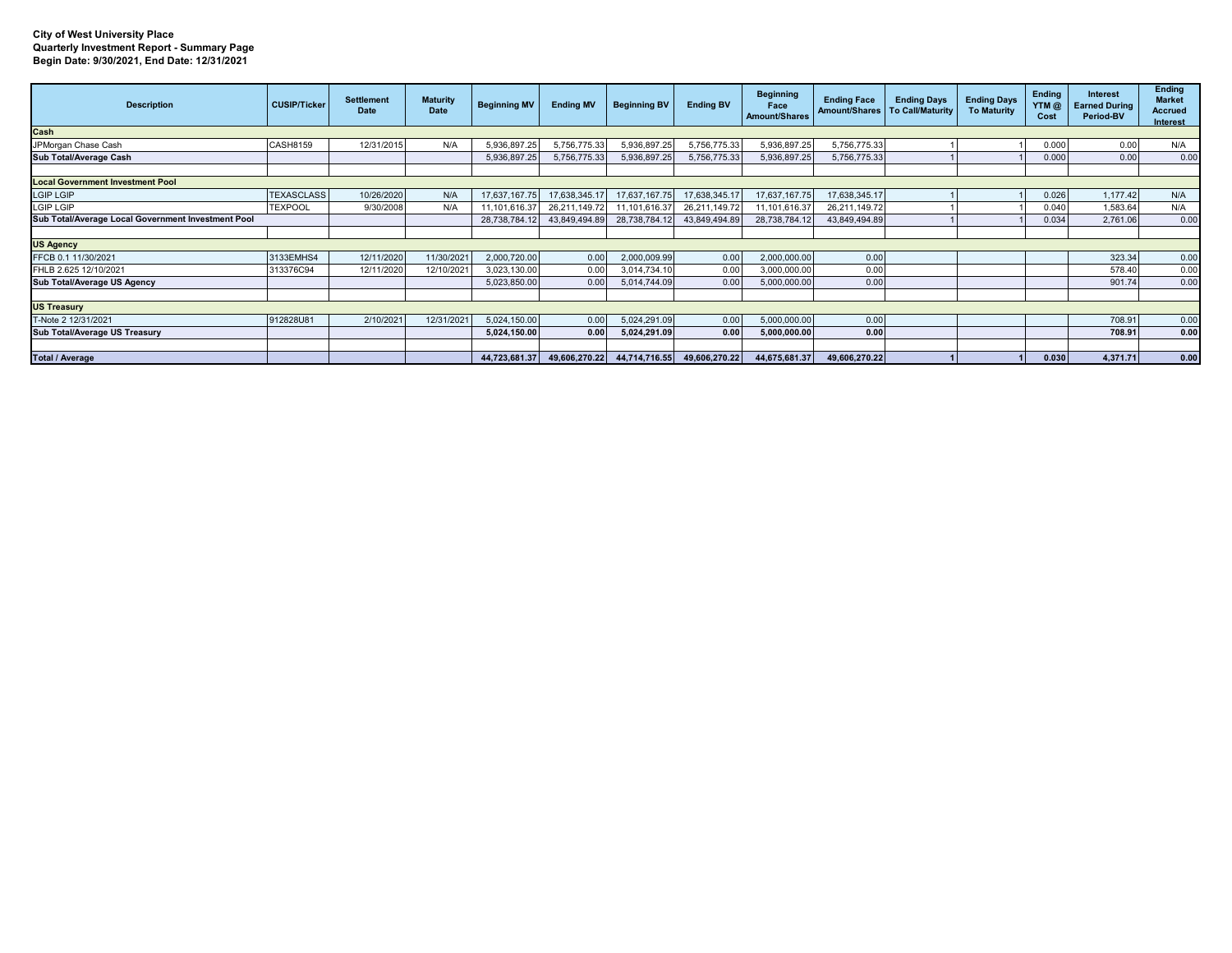### **City of West University Place Quarterly Investment Report - By Transaction Begin Date: 9/30/2021, End Date: 12/31/2021**

| <b>Description</b>                      | <b>CUSIP/Ticker</b> | <b>Beginning</b><br>Face<br>Amount/Shares | <b>Ending Face</b><br><b>Amount/Shares</b> | <b>Beginning MV</b> | <b>Ending MV</b> | <b>Beginning BV</b> | <b>Ending BV</b> | <b>Beginning</b><br>YTM @ Cost | <b>Ending YTM</b><br>@ Cost | <b>Ending</b><br><b>Market</b><br><b>Accrued</b><br><b>Interest</b> | Interest/<br><b>Dividends</b> | <b>Interest</b><br><b>Earned</b><br><b>During</b><br>Period-BV |
|-----------------------------------------|---------------------|-------------------------------------------|--------------------------------------------|---------------------|------------------|---------------------|------------------|--------------------------------|-----------------------------|---------------------------------------------------------------------|-------------------------------|----------------------------------------------------------------|
| Cash                                    |                     |                                           |                                            |                     |                  |                     |                  |                                |                             |                                                                     |                               |                                                                |
| JPMorgan Chase Cash                     | <b>CASH8159</b>     | 5,936,897.25                              | 5,756,775.33                               | 5,936,897.25        | 5,756,775.33     | 5,936,897.25        | 5,756,775.33     | 0.000                          | 0.000                       | N/A                                                                 | 0.00                          | 0.00                                                           |
| Cash                                    |                     | 5,936,897.25                              | 5,756,775.33                               | 5,936,897.25        | 5,756,775.33     | 5,936,897.25        | 5,756,775.33     | 0.000                          | 0.000                       | 0.00                                                                | 0.00                          | 0.00                                                           |
|                                         |                     |                                           |                                            |                     |                  |                     |                  |                                |                             |                                                                     |                               |                                                                |
| <b>Local Government Investment Pool</b> |                     |                                           |                                            |                     |                  |                     |                  |                                |                             |                                                                     |                               |                                                                |
| <b>LGIP LGIP</b>                        | <b>TEXASCLASS</b>   | 17,637,167.75                             | 17,638,345.17                              | 17,637,167.75       | 17,638,345.17    | 17,637,167.75       | 17,638,345.17    | 0.021                          | 0.026                       | N/A                                                                 | 1,177.42                      | 1,177.42                                                       |
| <b>LGIP LGIP</b>                        | <b>TEXPOOL</b>      | 11,101,616.37                             | 26,211,149.72                              | 11,101,616.37       | 26,211,149.72    | 11,101,616.37       | 26,211,149.72    | 0.028                          | 0.040                       | N/A                                                                 | 1,583.64                      | 1,583.64                                                       |
| <b>Local Government Investment Pool</b> |                     | 28,738,784.12                             | 43,849,494.89                              | 28,738,784.12       | 43,849,494.89    | 28,738,784.12       | 43,849,494.89    | 0.024                          | 0.034                       | 0.00                                                                | 2,761.06                      | 2,761.06                                                       |
|                                         |                     |                                           |                                            |                     |                  |                     |                  |                                |                             |                                                                     |                               |                                                                |
| <b>US Agency</b>                        |                     |                                           |                                            |                     |                  |                     |                  |                                |                             |                                                                     |                               |                                                                |
| FFCB 0.1 11/30/2021                     | 3133EMHS4           | 2,000,000.00                              | 0.00                                       | 2,000,720.00        | 0.00             | 2,000,009.99        | 0.00             | 0.097                          |                             | 0.00                                                                | 1,000.00                      | 323.34                                                         |
| FHLB 2.625 12/10/2021                   | 313376C94           | 3,000,000.00                              | 0.00                                       | 3,023,130.00        | 0.00             | 3,014,734.10        | 0.00             | 0.097                          |                             | 0.00                                                                | 39,375.00                     | 578.40                                                         |
| <b>US Agency</b>                        |                     | 5,000,000.00                              | 0.00                                       | 5,023,850.00        | 0.00             | 5,014,744.09        | 0.00             | 0.097                          |                             | 0.00                                                                | 40,375.00                     | 901.74                                                         |
|                                         |                     |                                           |                                            |                     |                  |                     |                  |                                |                             |                                                                     |                               |                                                                |
| <b>US Treasury</b>                      |                     |                                           |                                            |                     |                  |                     |                  |                                |                             |                                                                     |                               |                                                                |
| T-Note 2 12/31/2021                     | 912828U81           | 5,000,000.00                              | 0.00                                       | 5,024,150.00        | 0.00             | 5,024,291.09        | 0.00             | 0.070                          |                             | 0.00                                                                | 50,000.00                     | 708.91                                                         |
| <b>US Treasury</b>                      |                     | 5.000.000.00                              | 0.00                                       | 5,024,150.00        | 0.00             | 5,024,291.09        | 0.00             | 0.070                          |                             | 0.00                                                                | 50,000.00                     | 708.91                                                         |
|                                         |                     |                                           |                                            |                     |                  |                     |                  |                                |                             |                                                                     |                               |                                                                |
|                                         |                     | 44,675,681.37                             | 49,606,270.22                              | 44,723,681.37       | 49,606,270.22    | 44,714,716.55       | 49,606,270.22    | 0.034                          | 0.030                       | 0.00                                                                | 93,136.06                     | 4,371.71                                                       |